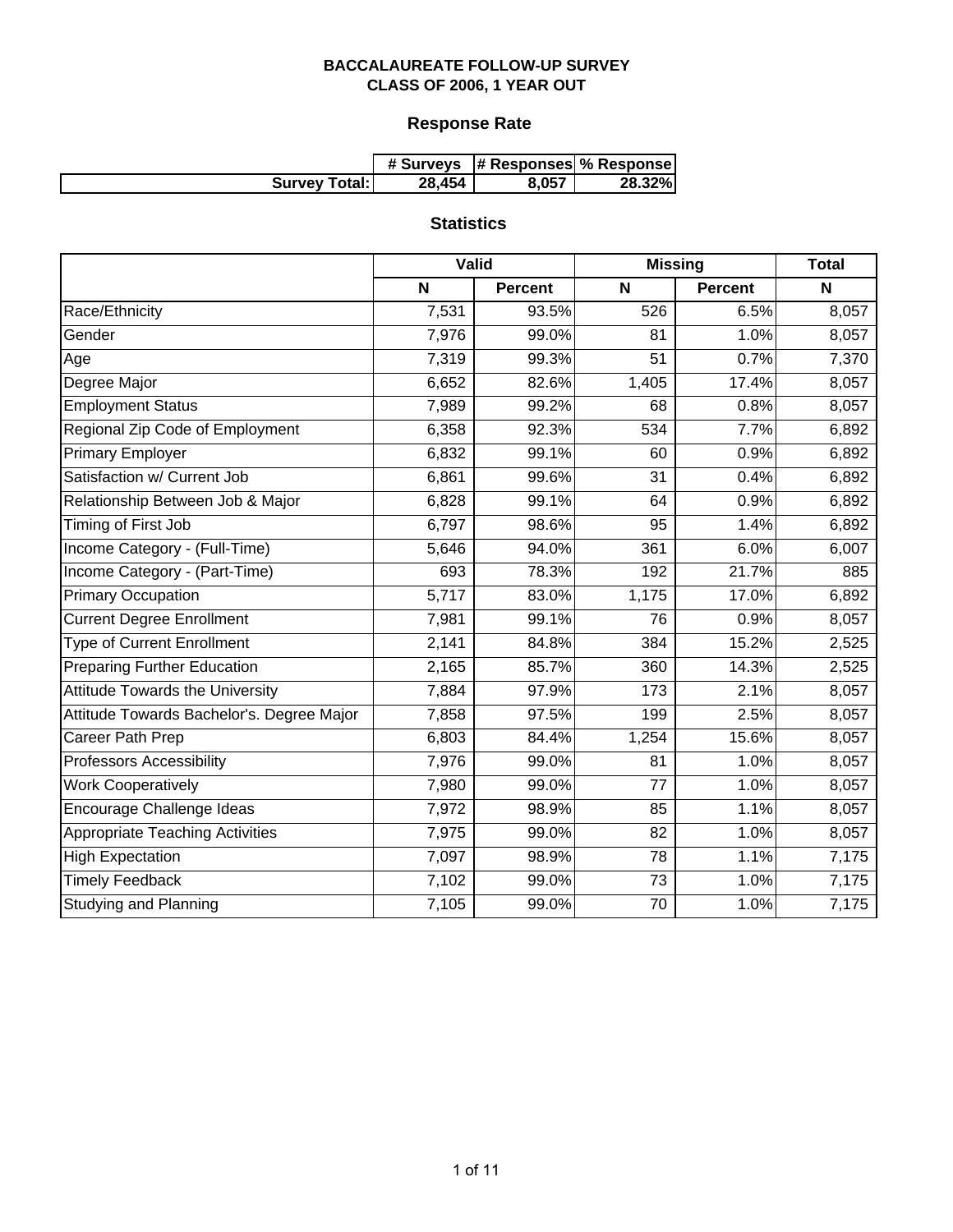#### **DEMOGRAPHIC**

# **Race/Ethnicity**

|              |                         |                  |                | Valid   | <b>Cumulative</b> |
|--------------|-------------------------|------------------|----------------|---------|-------------------|
|              |                         | <b>Frequency</b> | <b>Percent</b> | Percent | <b>Percent</b>    |
| <b>Valid</b> | Black, non-Hispanic     | 719              | 8.9            | 9.5     | 9.5               |
|              | Asian/Pacific Islander  | 211              | 2.6            | 2.8     | 12.3              |
|              | White, non-Hispanic     | 6,071            | 75.4           | 80.6    | 93.0              |
|              | Native American/Alaskan | 14               | 0.2            | 0.2     | 93.1              |
|              | Hispanic                | 363              | 4.5            | 4.8     | 98.0              |
|              | Non-resident alien      | 153              | 1.9            | 2.0     | 100.0             |
|              | Total                   | 7,531            | 93.5           | 100.0   |                   |
| Missing      | No response             | 526              | 6.5            |         |                   |
|              | Total:I                 | 8,057            | 100.0          |         |                   |

#### **Gender**

|                |             |           |         | Valid          | <b>Cumulative</b> |
|----------------|-------------|-----------|---------|----------------|-------------------|
|                |             | Frequency | Percent | <b>Percent</b> | Percent           |
| <b>Valid</b>   | Female      | 4.718     | 58.6    | 59.2           | 59.2              |
|                | Male        | 3.258     | 40.4    | 40.8           | 100.0             |
|                | Total       | 7.976     | 99.0    | 100.0          |                   |
| <b>Missing</b> | No response | 81        | 1.0     |                |                   |
|                | Total:I     | 8,057     | 100.0   |                |                   |

# **Age Category**

|                |                      |           |         | Valid          | <b>Cumulative</b> |
|----------------|----------------------|-----------|---------|----------------|-------------------|
|                |                      | Frequency | Percent | <b>Percent</b> | Percent           |
| <b>Valid</b>   | 25 Years and Younger | 4,992     | 67.7    | 68.2           | 68.2              |
|                | 26 through 35        | 1.317     | 17.9    | 18.0           | 86.2              |
|                | 36 through 45        | 607       | 8.2     | 8.3            | 94.5              |
|                | 46 and older         | 403       | 5.5     | 5.5            | 100.0             |
|                | Total                | 7.319     | 99.3    | 100.0          |                   |
| <b>Missing</b> | No response          | 51        | 0.7     |                |                   |
|                | Total:I              | 7,370     | 100.0   |                |                   |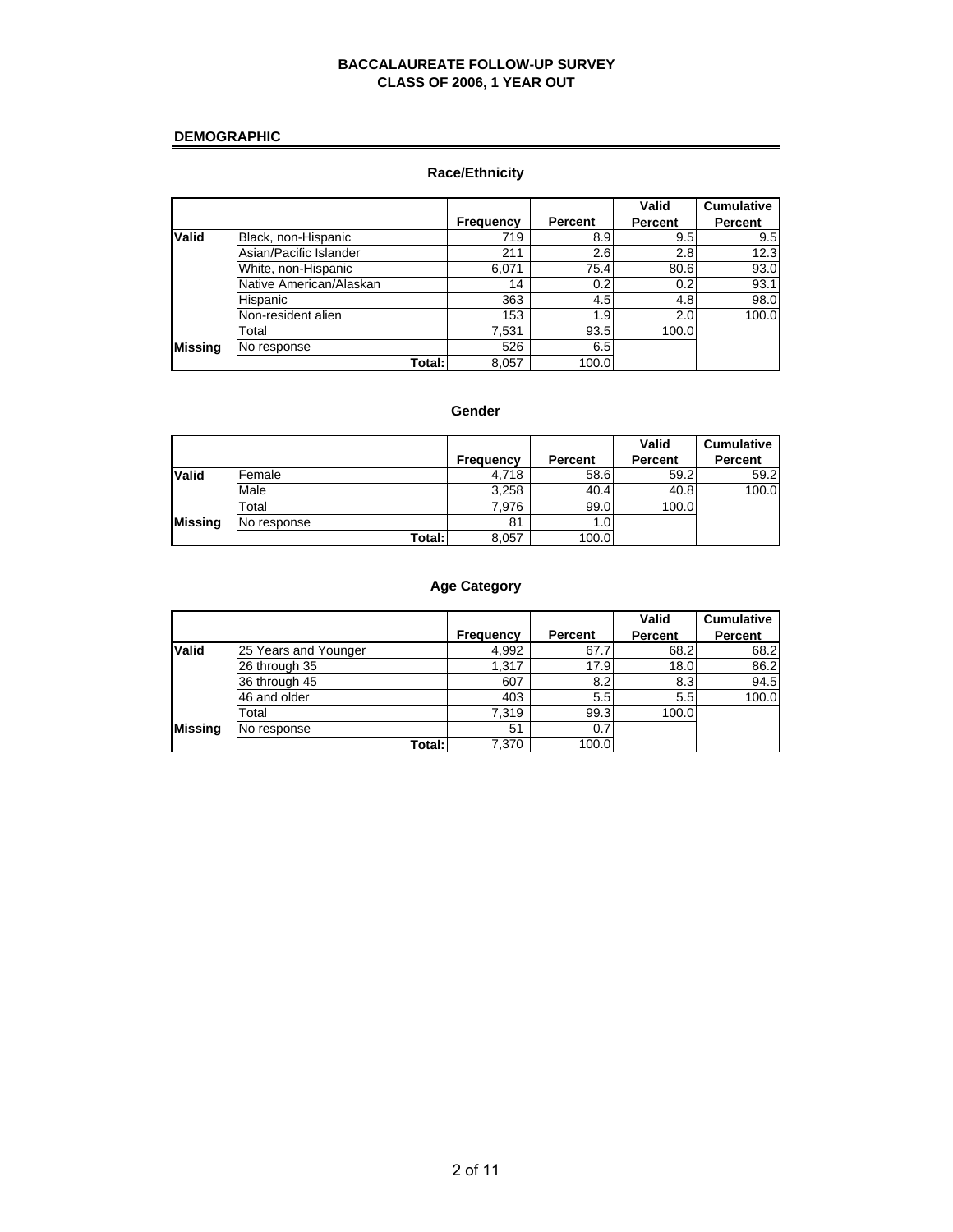# **Bachelor's Degree Major**

|         |                                      |                  |         | Valid          | <b>Cumulative</b> |
|---------|--------------------------------------|------------------|---------|----------------|-------------------|
|         |                                      | <b>Frequency</b> | Percent | <b>Percent</b> | <b>Percent</b>    |
| Valid   | Agriculture/Natural Resources        | 324              | 4.0     | 4.9            | 4.9               |
|         | Accounting                           | 191              | 2.4     | 2.9            | 7.7               |
|         | <b>Business</b>                      | 650              | 8.1     | 9.8            | 17.5              |
|         | Communication                        | 293              | 3.6     | 4.4            | 21.9              |
|         | <b>Computer/Information Sciences</b> | 107              | 1.3     | 1.6            | 23.5              |
|         | Education                            | 1,014            | 12.6    | 15.2           | 38.8              |
|         | Engineering                          | 132              | 1.6     | 2.0            | 40.8              |
|         | <b>Engineering Technologies</b>      | 344              | 4.3     | 5.2            | 45.9              |
|         | Nursina                              | 99               | 1.2     | 1.5            | 47.4              |
|         | <b>Health-Related</b>                | 208              | 2.6     | 3.1            | 50.5              |
|         | Liberal Arts/Humanities              | 794              | 9.9     | 11.9           | 62.5              |
|         | Science and Mathematics              | 314              | 3.9     | 4.7            | 67.2              |
|         | Social/Behavioral Sciences           | 641              | 8.0     | 9.6            | 76.8              |
|         | Visual/Performing Arts               | 163              | 2.0     | 2.5            | 79.3              |
|         | Multi/Interdisciplinary              | 54               | 0.7     | 0.8            | 80.1              |
|         | Other                                | 1,324            | 16.4    | 19.9           | 100.0             |
|         | Total                                | 6,652            | 82.6    | 100.0          |                   |
| Missina | No response                          | 1,405            | 17.4    |                |                   |
|         | Total:                               | 8,057            | 100.0   |                |                   |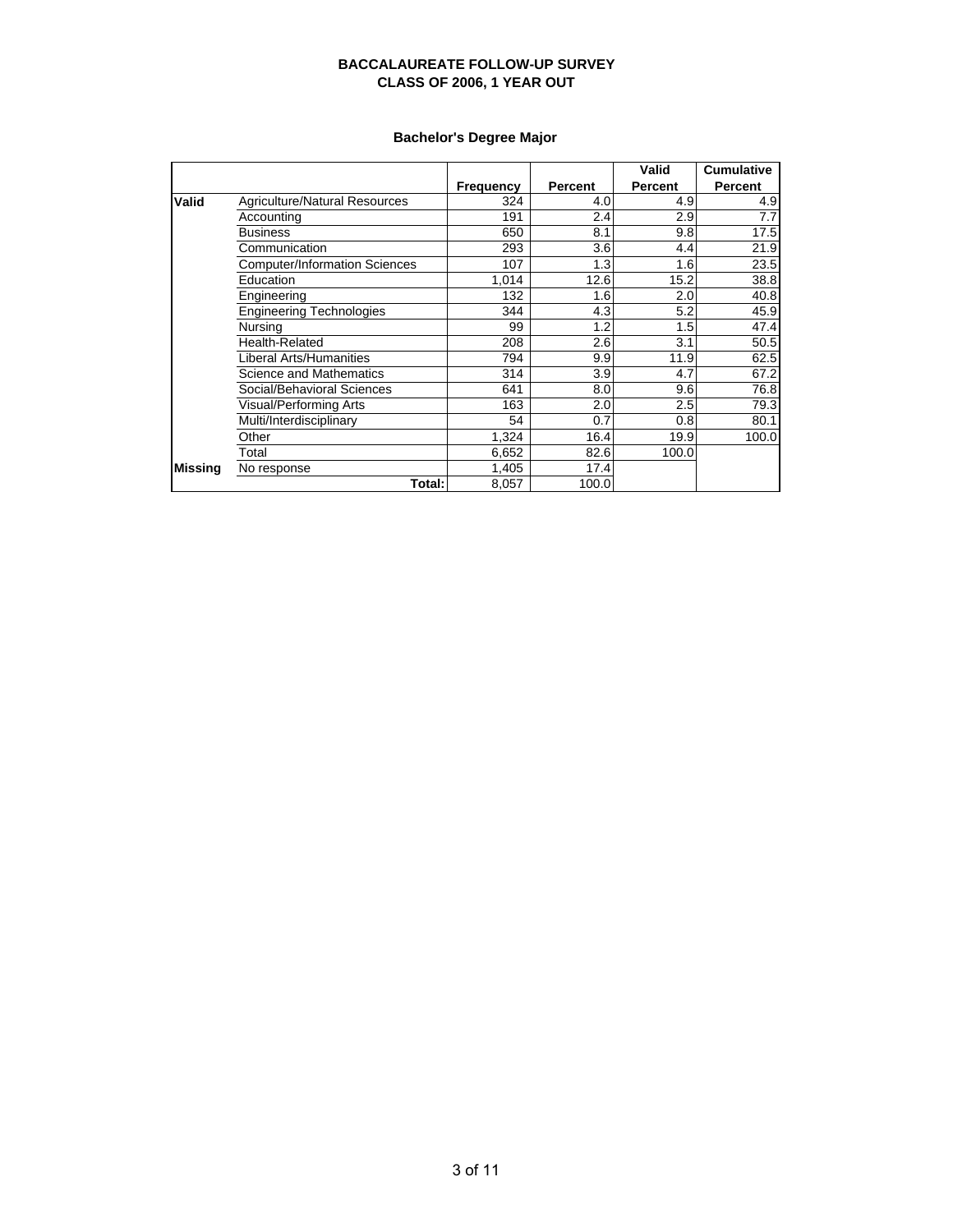#### **EMPLOYMENT**

# **Employment Status**

|                |                 |                  |                | Valid          | <b>Cumulative</b> |
|----------------|-----------------|------------------|----------------|----------------|-------------------|
|                |                 | <b>Frequency</b> | <b>Percent</b> | <b>Percent</b> | Percent           |
| <b>Valid</b>   | Yes, Full-Time  | 6,007            | 74.6           | 75.2           | 75.2              |
|                | Yes, Part-Time  | 885              | 11.0           | 11.1           | 86.3              |
|                | No, Is Seeking  | 479              | 5.9            | 6.0            | 92.3              |
|                | No, Not Seeking | 618              | 7.7            | 7.7            | 100.0             |
|                | Total           | 7,989            | 99.2           | 100.0          |                   |
| <b>Missing</b> | No response     | 68               | 0.8            |                |                   |
|                | Total:          | 8,057            | 100.0          |                |                   |

# **Regional Zip Code of Employment**

|                |                  |                  |         | Valid          | <b>Cumulative</b> |
|----------------|------------------|------------------|---------|----------------|-------------------|
|                |                  | <b>Frequency</b> | Percent | <b>Percent</b> | <b>Percent</b>    |
| <b>Valid</b>   | Chicago Area     | 3,001            | 43.5    | 47.2           | 47.2              |
|                | Rest of Illinois | 2,383            | 34.6    | 37.5           | 84.7              |
|                | Out-of-State     | 974              | 14.1    | 15.3           | 100.0             |
|                | Total            | 6,358            | 92.3    | 100.0          |                   |
| <b>Missing</b> | No response      | 534              | 7.7     |                |                   |
|                | Total:I          | 6,892            | 100.0   |                |                   |

# **Primary Employer**

|         |                                                  |                  |         | Valid          | <b>Cumulative</b> |
|---------|--------------------------------------------------|------------------|---------|----------------|-------------------|
|         |                                                  | <b>Frequency</b> | Percent | <b>Percent</b> | Percent           |
| Valid   | Self-employed/private practice                   | 316              | 4.6     | 4.6            | 4.6               |
|         | Business (industrial, commercial, or<br>service) | 2,597            | 37.7    | 38.0           | 42.6              |
|         | Professional firm                                | 575              | 8.3     | 8.4            | 51.1              |
|         | College/university                               | 455              | 6.6     | 6.7            | 57.7              |
|         | Elementary/secondary school                      | 1,118            | 16.2    | 16.4           | 74.1              |
|         | Health agency/institution                        | 506              | 7.3     | 7.4            | 81.5              |
|         | Government (federal, state, or local)            | 550              | 8.0     | 8.1            | 89.5              |
|         | Armed services                                   | 141              | 2.0     | 2.1            | 91.6              |
|         | Non-profit (non-government)                      | 356              | 5.2     | 5.2            | 96.8              |
|         | Other employer                                   | 218              | 3.2     | 3.2            | 100.0             |
|         | Total                                            | 6,832            | 99.1    | 100.0          |                   |
| Missing | No response                                      | 60               | 0.9     |                |                   |
|         | Total:                                           | 6,892            | 100.0   |                |                   |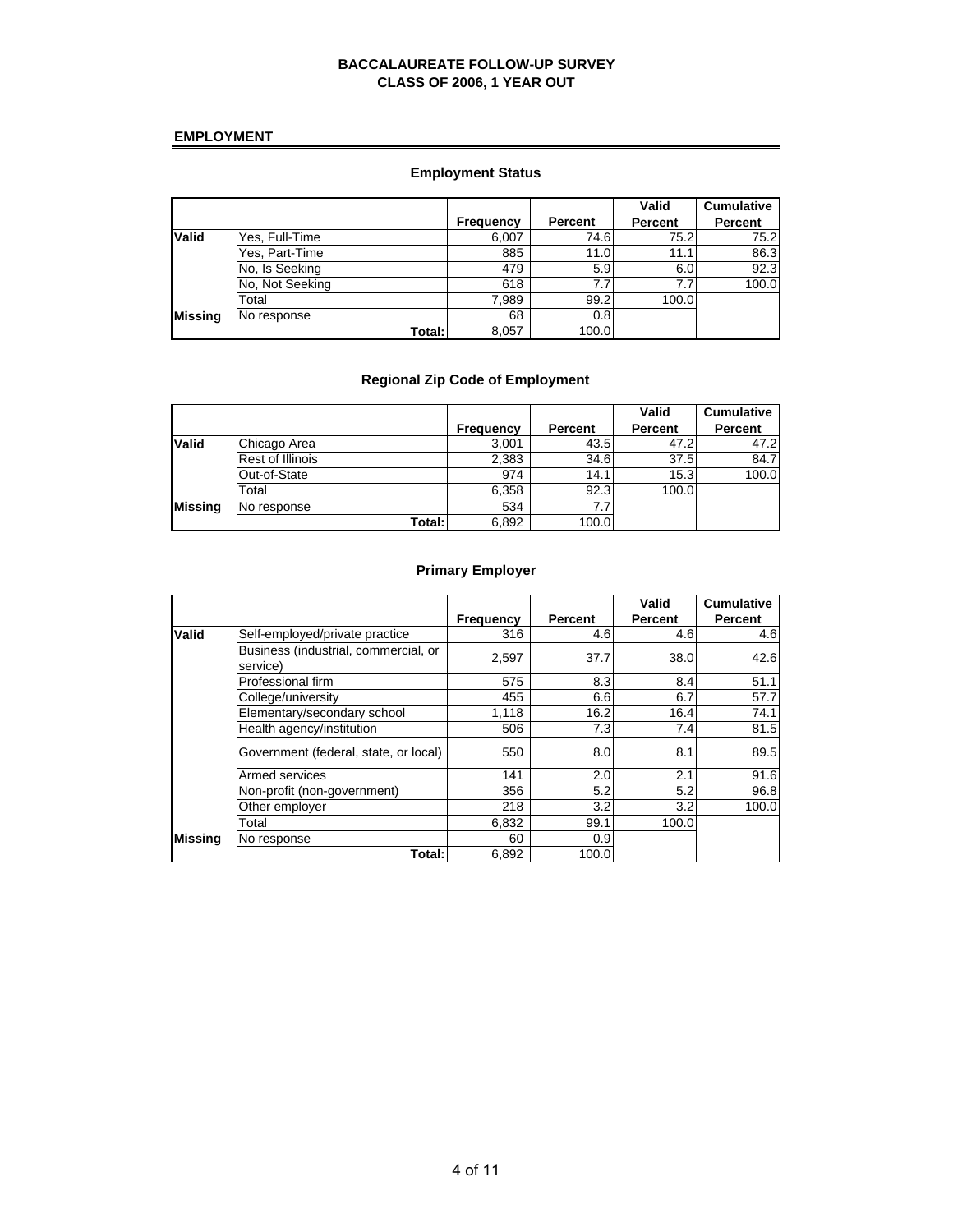#### **Satisfaction w/ Current Job**

|                |                       |                  |         | Valid          | <b>Cumulative</b> |
|----------------|-----------------------|------------------|---------|----------------|-------------------|
|                |                       | <b>Frequency</b> | Percent | <b>Percent</b> | <b>Percent</b>    |
| Valid          | Very satisfied        | 2,344            | 34.0    | 34.2           | 34.2              |
|                | Satisfied             | 2,451            | 35.6    | 35.7           | 69.9              |
|                | Somewhat satisfied    | 1,313            | 19.1    | 19.1           | 89.0              |
|                | Somewhat dissatisfied | 376              | 5.5     | 5.5            | 94.5              |
|                | <b>Dissatisfied</b>   | 250              | 3.6     | 3.6            | 98.1              |
|                | Very dissatisfied     | 127              | 1.8     | 1.9            | 100.0             |
|                | Total                 | 6,861            | 99.6    | 100.0          |                   |
| <b>Missing</b> | No response           | 31               | 0.4     |                |                   |
|                | Total:                | 6,892            | 100.0   |                |                   |

# **Relationship Between Job & Major**

|                |                                |                  |                | Valid          | <b>Cumulative</b> |
|----------------|--------------------------------|------------------|----------------|----------------|-------------------|
|                |                                | <b>Frequency</b> | <b>Percent</b> | <b>Percent</b> | Percent           |
| <b>Valid</b>   | Closely Related                | 3,222            | 46.7           | 47.2           | 47.2              |
|                | Related                        | 1,905            | 27.6           | 27.9           | 75.1              |
|                | Unrelated, by choice           | 909              | 13.2           | 13.3           | 88.4              |
|                | Unrelated, not by choice       | 755              | 11.0           | 11.1           | 99.5              |
|                | Unrelated, no further response | 37               | 0.5            | 0.5            | 100.0             |
|                | Total                          | 6,828            | 99.1           | 100.0          |                   |
| <b>Missing</b> | No response                    | 64               | 0.9            |                |                   |
|                | Total:                         | 6,892            | 100.0          |                |                   |

# **Timing of First Job**

|                |                                                   |           |                | Valid          | <b>Cumulative</b> |
|----------------|---------------------------------------------------|-----------|----------------|----------------|-------------------|
|                |                                                   | Frequency | <b>Percent</b> | <b>Percent</b> | <b>Percent</b>    |
| Valid          | Held same job while enrolled                      | 1,421     | 20.6           | 20.9           | 20.9              |
|                | Secured job by graduation                         | 1,781     | 25.8           | 26.2           | 47.1              |
|                | Secured job in less than 1 month<br>after         | 615       | 8.9            | 9.0            | 56.2              |
|                | Secured job between 1 and 3<br>months after       | 1.186     | 17.2           | 17.4           | 73.6              |
|                | Secured job between 3 and 6<br>months after       | 876       | 12.7           | 12.9           | 86.5              |
|                | Secured job between 6 and 9<br>months after       | 455       | 6.6            | 6.7            | 93.2              |
|                | Secured job after 9 months after<br>graduation    | 400       | 5.8            | 5.9            | 99.1              |
|                | Secured job after graduation, no<br>time reported | 63        | 0.9            | 0.9            | 100.0             |
|                | Total                                             | 6,797     | 98.6           | 100.0          |                   |
| <b>Missing</b> | No response                                       | 95        | 1.4            |                |                   |
|                | Total:I                                           | 6,892     | 100.0          |                |                   |